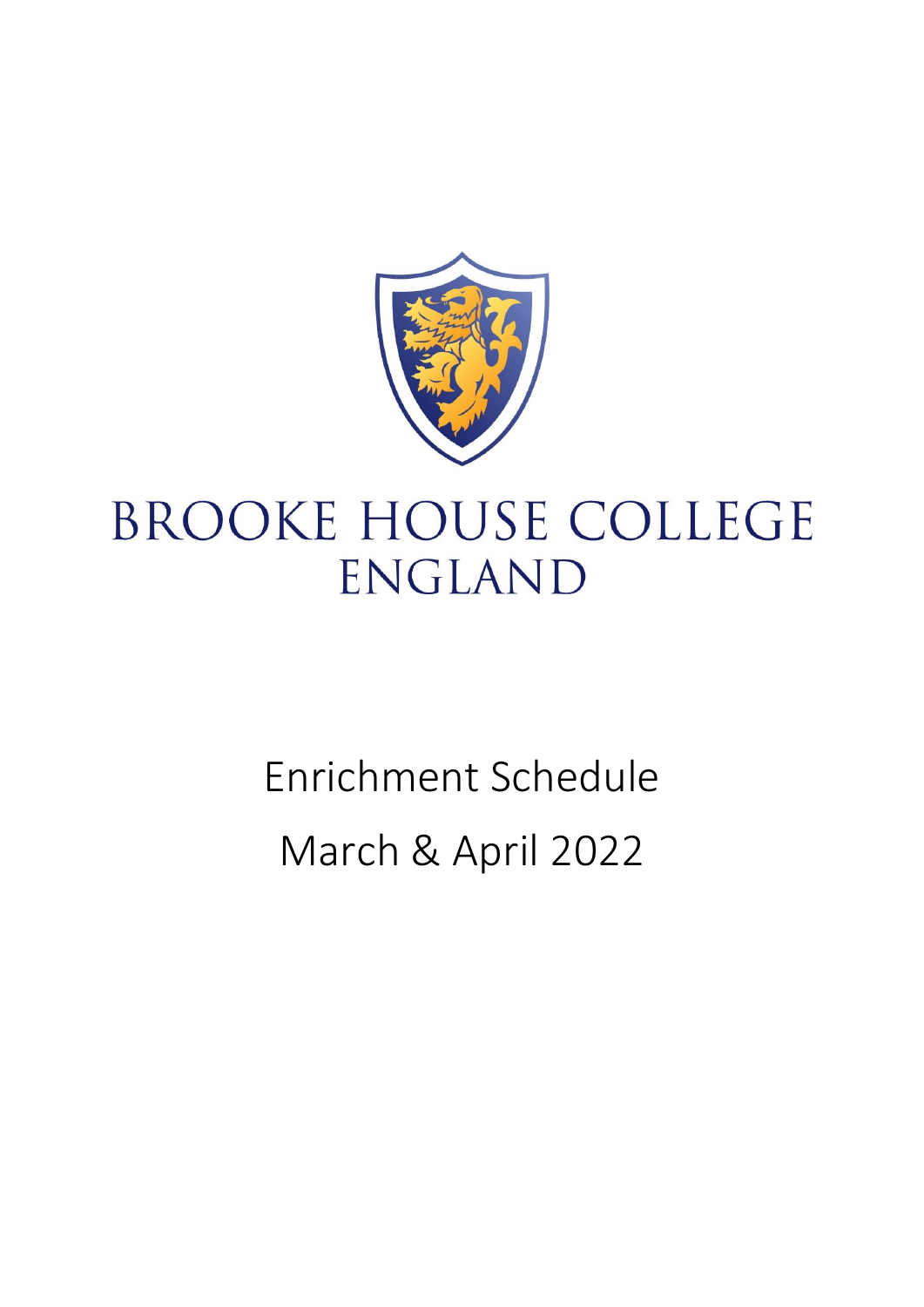#### Enrichment Period Schedule

|               | Option 1              | Option 2                                                                                          | Option 3            |
|---------------|-----------------------|---------------------------------------------------------------------------------------------------|---------------------|
| <b>Monday</b> | <b>Music</b>          | Chess                                                                                             | Student<br>Magazine |
| Tuesday       | <b>Music</b>          | Expressive Art -<br>Until 15 <sup>th</sup> March<br>Robotics Club-<br>From 22 <sup>nd</sup> March | Learn Arabic        |
| Wednesday     | Sports                |                                                                                                   |                     |
| Thursday      | eSports               | Careers & Employability<br><b>Skills</b>                                                          | <b>CREST Award</b>  |
| Friday        | British Sign Language | <b>British Culture &amp;</b><br>Afternoon Tea                                                     | Yearbook            |

#### • Afternoon Tea & British Culture

Staff Member: Ausra Bremner / Wiki Solly

Location: Heygate / High Street

What to Expect: If you want to chill after a busy week – Afternoon Tea session is for you. You will be served variety teas and coffees, freshly baked cakes and learn English tea drinking history and etiquette. You will also learn about the tea/coffee drinking traditions around the world and have theme-based afternoons, e.g. Greek, Italian, French, Kenyan, Thai, Vietnamese etc. This is also a relaxed and safe place to catch up with the friends and discuss week's events. What's shared in the club – stays in the club! So, if you want a tasty treat and a natter- Afternoon Tea session is for you : )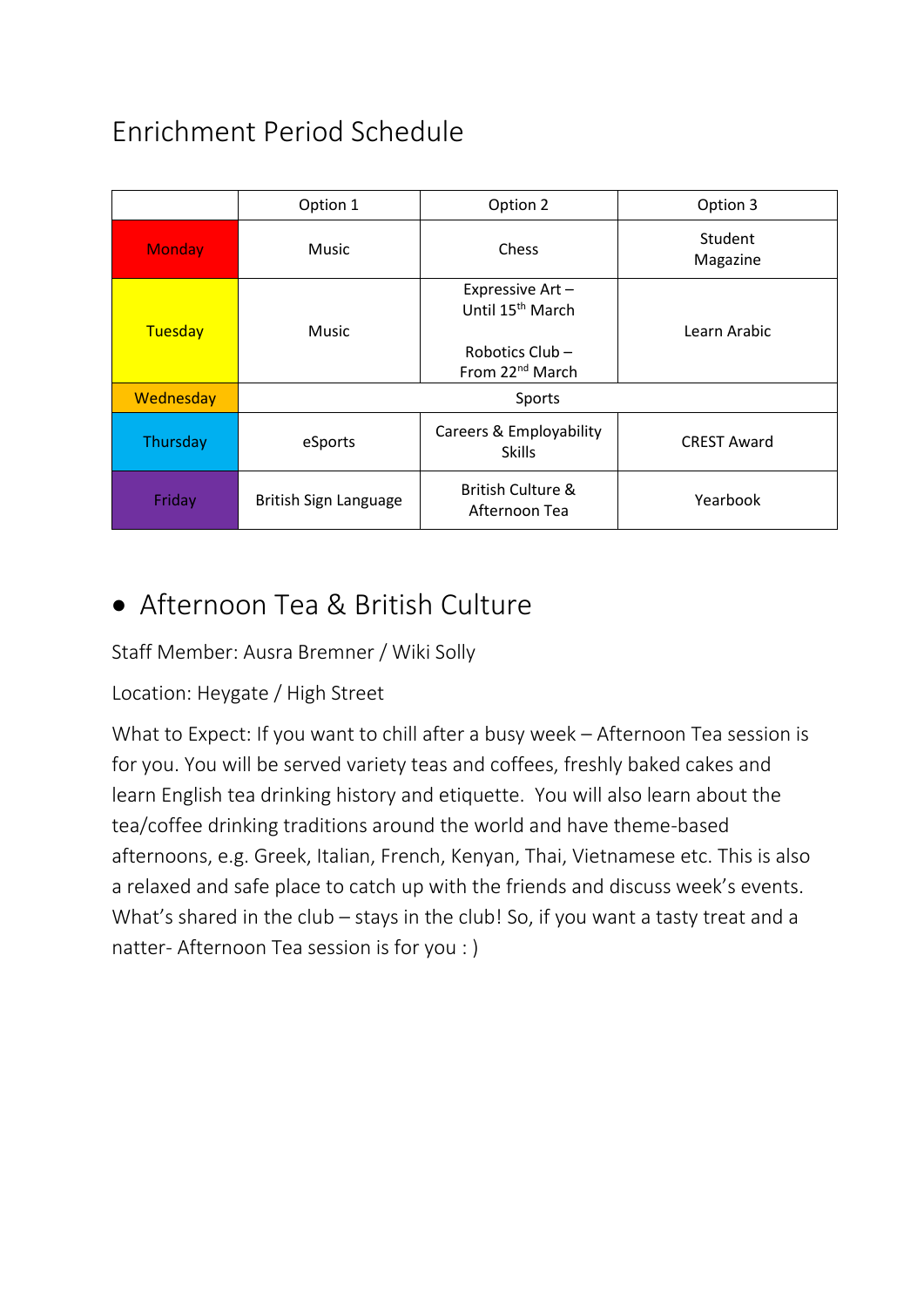#### • Arabic

Staff Member: Amer Altaher

Location: Folly 2

What to Expect: Learn Arabic Language in a fun interactive environment! Learn to show empathy with people all over the world as you learn to communicate in another language and appreciate different. cultures

In this enrichment club, we will begin to learn the language and be able to greet people, give information about ourselves, describe the weather and give our opinions on different topics. We will also learn about Arab culture and one of the most exciting and controversial festivals. We'll also be showing our amazing curiosity and adaptability to learn the Arabic writing system to be able to create our own writing projects.

#### • British Sign Language

Staff Member: Rung Tumporn

Location: College House Computer Room

What to Expect: Sign Source for Secondary Schools is a 6-session teaching resource that has been designed for use in the classroom for up to 30 students. The sessions are engaging and interactive and include a range of activities and group work to reinforce learning.

[Sign Source | Sign Language Courses](https://www.thisissignsource.com/secondary-education) 

## • Careers & Employability Skills Workshops

Staff Member: Chris Szadura & Leo Constantin

Location: Folly 4

What to Expect: These workshops will help you to understand what employers are looking for, how to apply and prepare to enter the workforce. Workshops include tips on how to find and apply for jobs, prepare for interviews and assessment centres.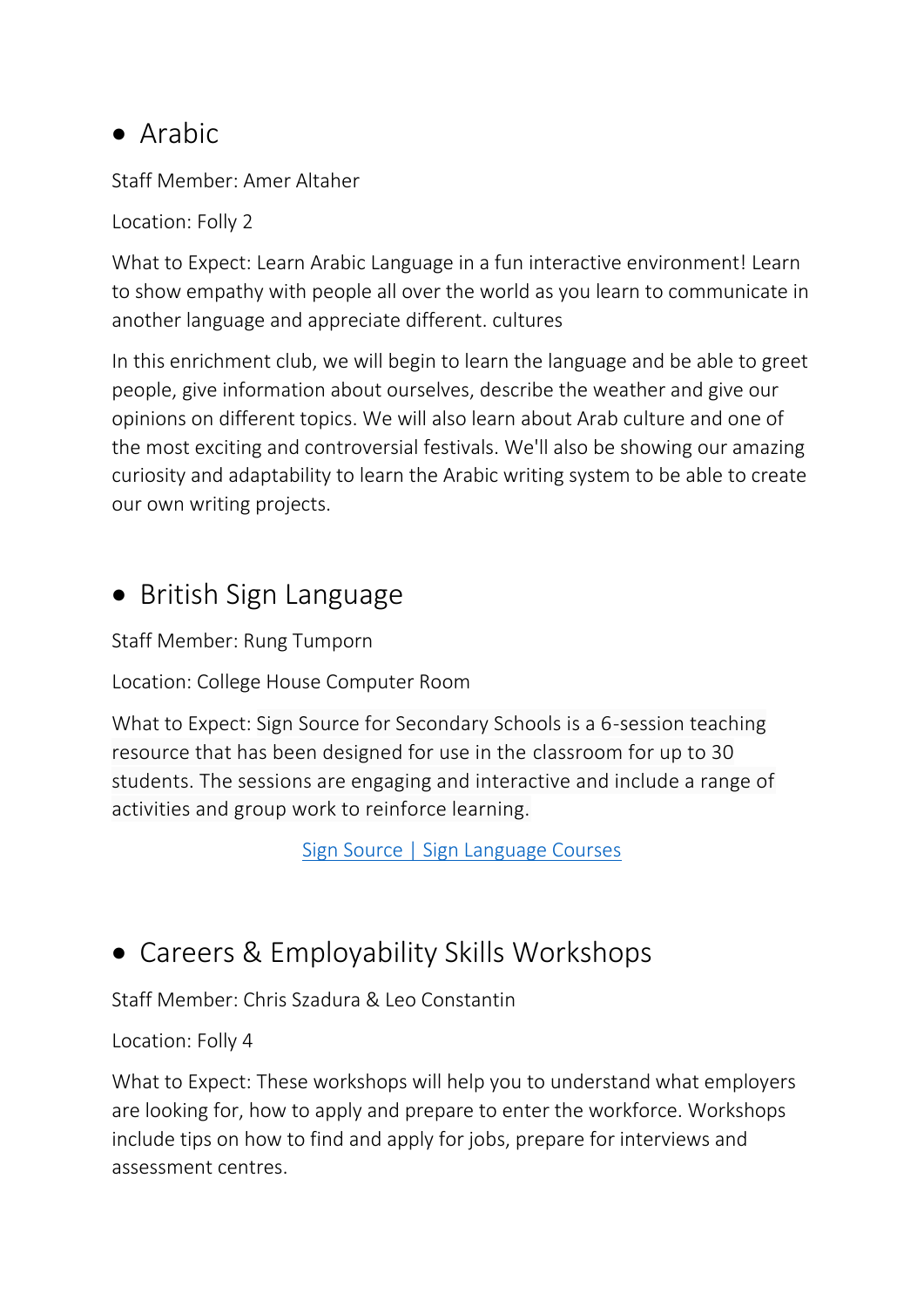#### • CREST Award – Bronze Award

Staff Member: Williams Roberts

Location: College House 7 & 8

What to Expect: Bronze Awards introduce students to project work empowering them to work like real scientists, technologists, engineers or mathematicians. Students choose their own topic and methodologies, giving them complete freedom over their work.

CREST Bronze — [CREST Awards](https://www.crestawards.org/crest-bronze) 

#### • Expressive Art

Staff Member: Mary Bidgood

Location: HI12

What to Expect: In the expressive arts club you will have the opportunity to use a variety of different materials to create 2D and 3D pieces of artwork. There will be painting, collage, sewing and sketching. We will be creating our own personalised mugs, exploring photography, creating large scale paintings and building some unique constructions. You will have free choice of activities based on what you enjoy, all fun ideas are welcome.

#### • eSports

Staff Member: Margo Georgiev

#### Location: PK Building

What to Expect: Esports is different from standard video gaming in that it's a contest involving teams of people playing against other teams, often with spectators. Players work together to complete against others online in games such as Rocket League, Overwatch and Fifa.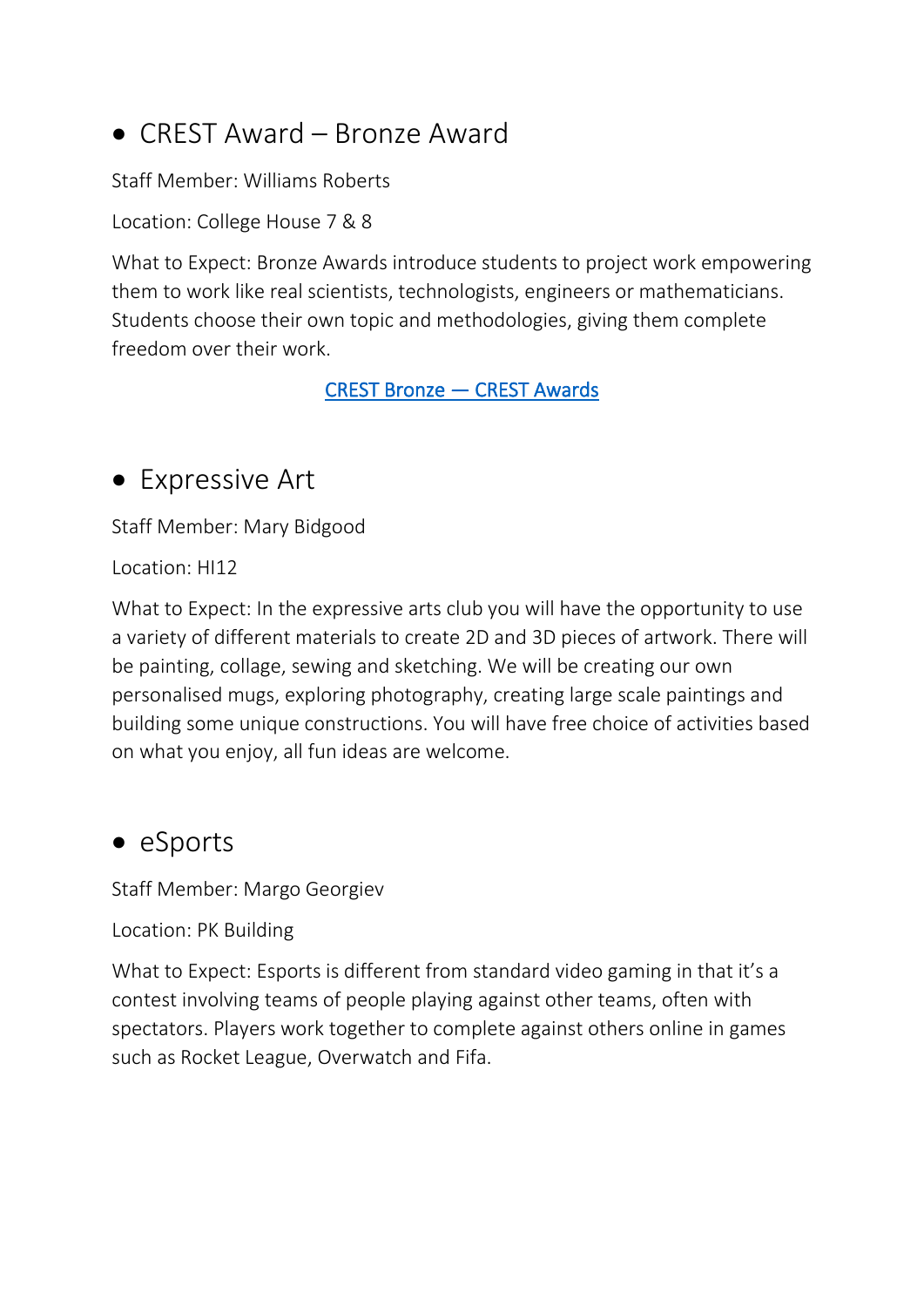#### • Music

Staff Member: Petros Satrazanis

Location: PK Building

What to Expect: Play an instrument or enjoy singing? Then join the BH Band. The band focus on integrating the different instruments students can play with different styles and themes of music. Whilst the band naturally suits those that already play instruments, beginners are welcome to join.

#### • Robotics Club

Staff Member: William Roberts

Location: College House 7 & 8

What to Expect: Using Python or block coding we will build robots and other similar projects using the Raspberry Pi and BBC Microbit. We will start with simple robots programmed to follow lines and can work our way up to more advanced projects wherever your interests take you! Suitable for everyone, not just Computer Science students.

#### • Sports

Staff Member: Clare Kaletha, Jose Vazquez, Ruby Kaur & Lorin Tannock

Location: Meet in the Workroom

What to Expect: A variety of sports will be offered throughout the term. If you have any suggestions for new sports to be included, speak up!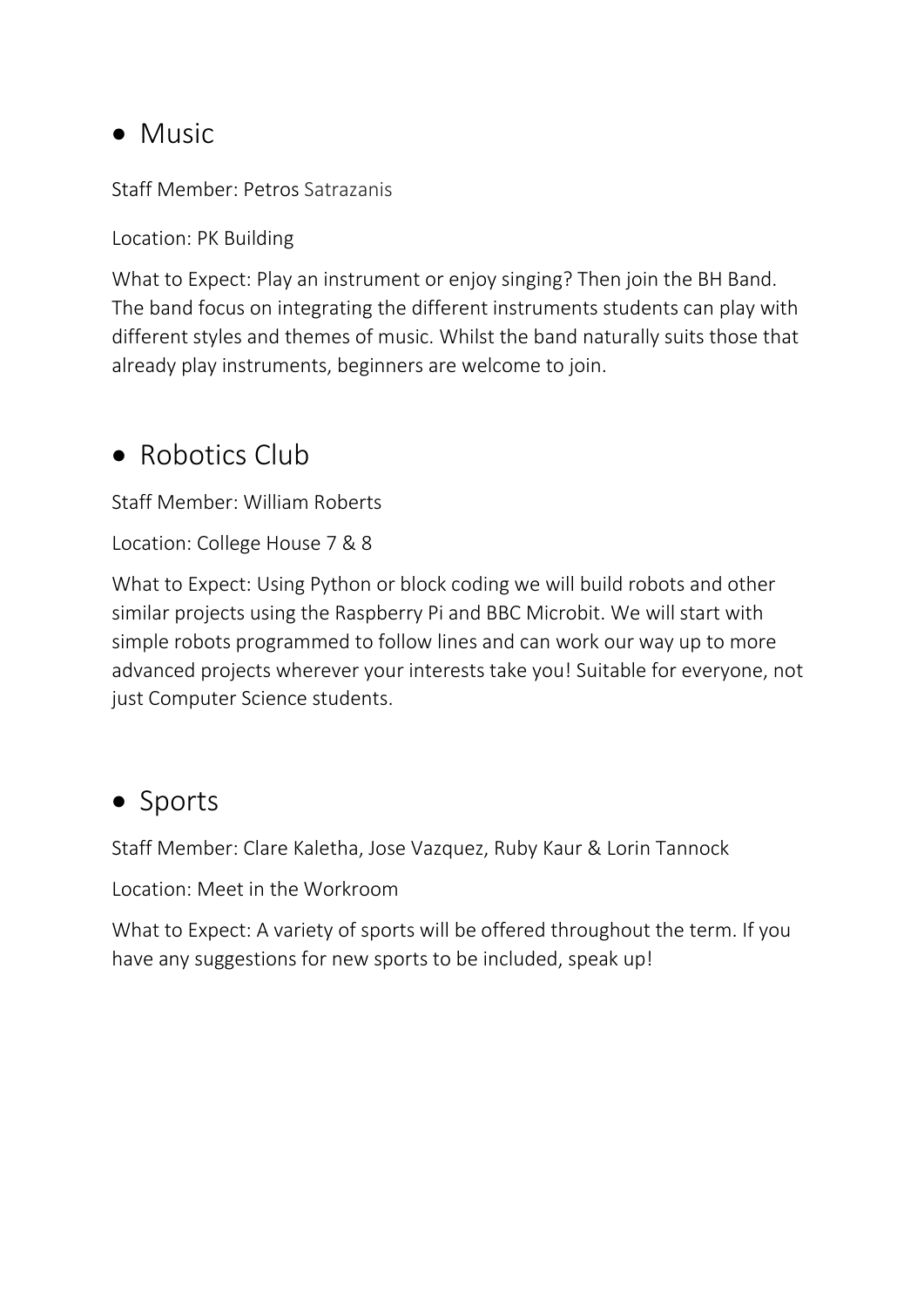#### • Student Magazine

Staff Member: Amer Altaher

Location: B2

What to Expect: The purpose of this club is to help you develop a set of transferable skills that you can add to your CV and future university and job applications. In this club, you will learn the value of teamwork, learn more about your personal strengths and motivation, resourcefulness, organisation, and how to think differently. The skills developed will include professional and journalistic writing, summarising information, interviewing people, photography, editing, and collecting and organising news entries, in addition to improving your utilization of presentation software and digital platforms.

#### • Yearbook

Staff Member: Margo Georgiev

Location: B2

What to Expect: Yearbooks promote a sense of school pride and unity and gives a means of remembering your time at school in the years to come. Margo will bring his Brooke House yearbooks from years ago. Work together to collate photos, articles, funny stories and more from fellow students and members of staff to create a world class yearbook for 2021 – 2022.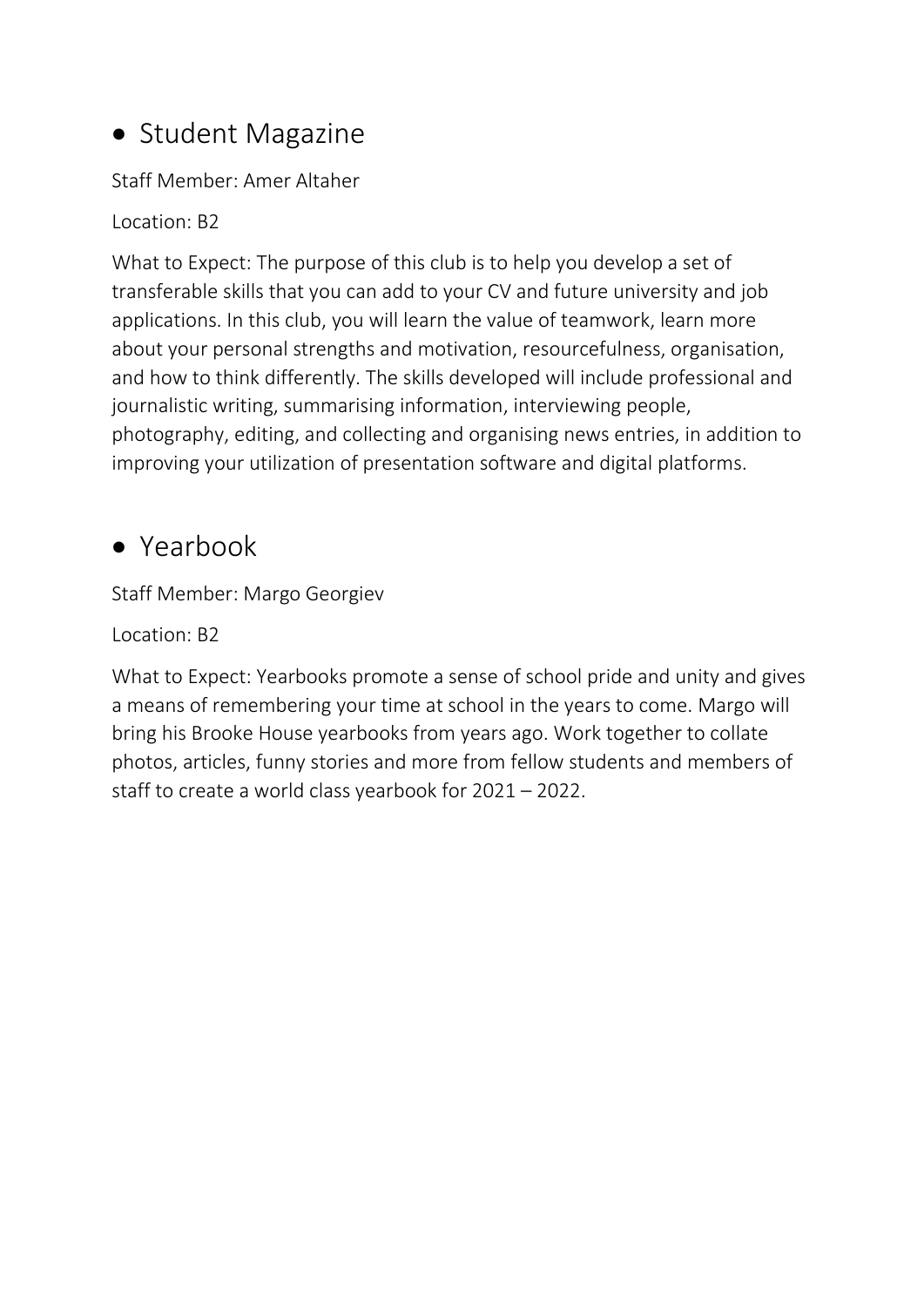## Enrichment Schedule – All Students

#### Activities

- Friday  $18^{th}$  March [Red Nose Day](https://www.comicrelief.com/rednoseday) Activities  $7 10$ pm PK
- Monday 21<sup>st</sup> March DofE Charity Bake Sale for [Leicester Children](https://www.leicesterhospitalscharity.org.uk/childrens-hospital-appeal)'s Hospital [Appeal](https://www.leicesterhospitalscharity.org.uk/childrens-hospital-appeal) – 12 – 3pm – Old Grammar School, Market Harborough High Street
- Saturday  $2^{nd}$  April International Day Brooke House & PK All Day
- Each Saturday [Park Run](https://marketharborough.com/events/leicestershire/market-harborough/sport/park-run/?gde=2021-11-06) 9am Welland Park (15+)
- Each Sunday [Junior Park Run](https://marketharborough.com/events/leicestershire/market-harborough/sport/junior-park-run/?gde=2021-11-07) 9am Welland Park  $(11 14)$
- Each Weekend

|                        | <b>Afternoon</b>                                     | <b>Evening</b>                       |  |
|------------------------|------------------------------------------------------|--------------------------------------|--|
| 13 <sup>th</sup> March | Swimming & Waterslides @ 14:00                       | Movie Night - PK $@$ 19:00           |  |
| 20 <sup>th</sup> March | 1:1 Beginner Piano Lessons - PK @<br>$12:00 - 15:00$ | Virtual Quiz @ 19:30                 |  |
| 27 <sup>th</sup> March | Pie Face & Wet Head Tournament                       | Karaoke Night - PK $@$ 19:00         |  |
| 3rd April              | Create Your Own Easter Eggs @ 12:00                  | Poker Competition - NH House @ 19:00 |  |

### Duke of Edinburgh Award

[Brooke House Duke of Edinburgh Website](https://www.brookehousecollege.co.uk/pastoral/duke-of-edinburghs-award)

#### Excursions

[Register at the excursion website.](https://www.brookehousecollege.co.uk/pastoral/excursions)

- Sunday  $20^{th}$  March Alton Towers
- Sunday 27<sup>th</sup> March [Bosworth Battlefield Heritage Centre](https://www.bosworthbattlefield.org.uk/) & King Richard III [Visitor Centre](https://kriii.com/)
- Sunday 3rd April [Go Ape](https://goape.co.uk/locations/coventry)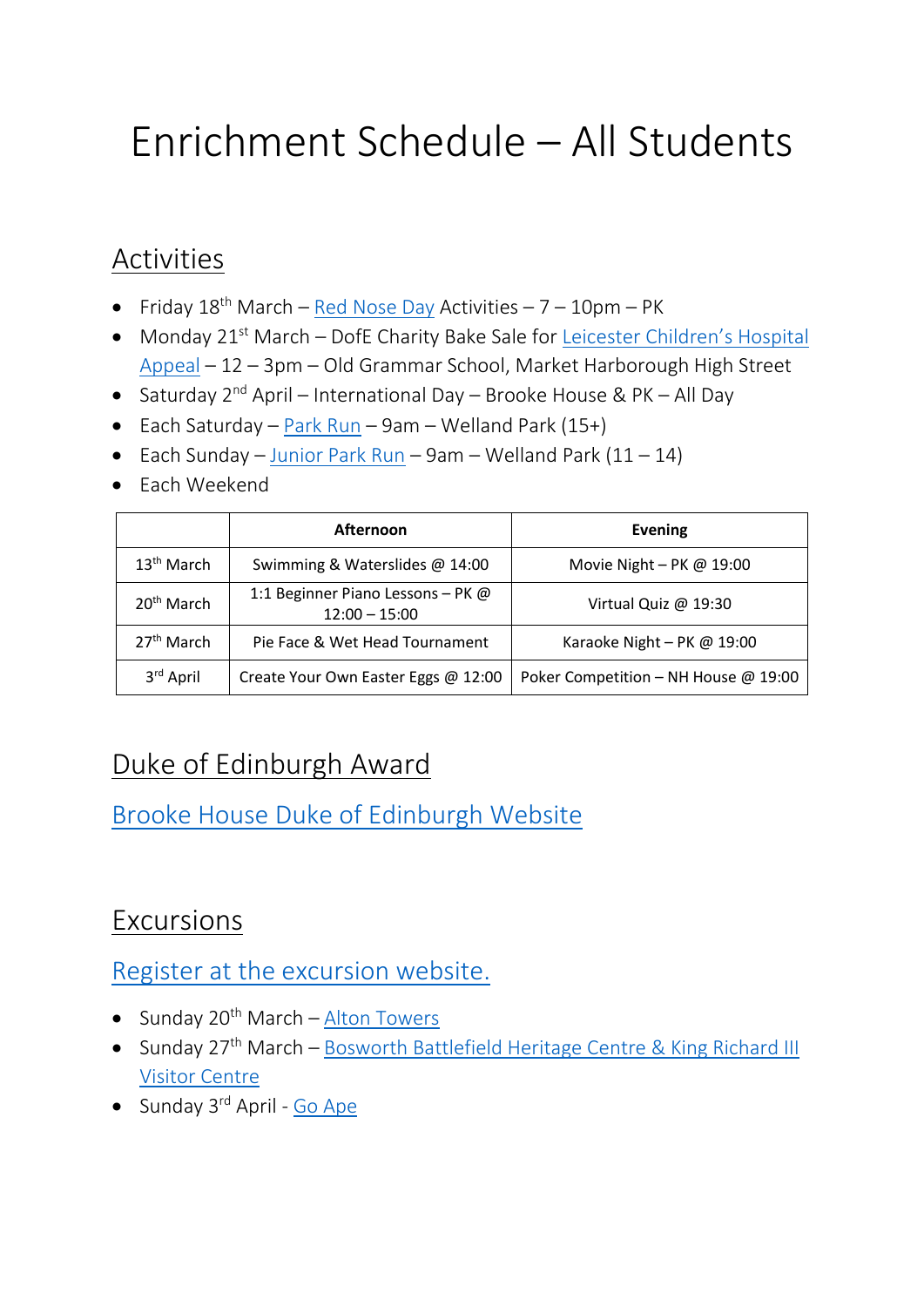#### Extended Project Qualification

An Extended Project Qualification (EPQ) allows students to develop their confidence and gain valuable skills to help them stand out from thousands of others. EPQs can be completed on almost any topic of interest! Full details can be found at the [EPQ Website.](https://www.aqa.org.uk/extended-project-qualification)

For further information please contact Dr Felicity Johnson.

#### First Aid

Interested in learning new skills and earning an [emergency First Aider](https://www.brookehousecollege.co.uk/pastoral/first-aid)  [Certificate](https://www.brookehousecollege.co.uk/pastoral/first-aid) this year at Brooke House? Register at the link above.

#### 8BillionIdeas

We have a partnership with this group who provide a digital platform and student days on entrepreneurial skills, communication/presentation skills, careers education/competencies for the  $21<sup>st</sup>$  century workplace and wellbeing. They have developed a bespoke programme for Brooke House, enabling every student to access their Launch Pad online platform. All their programmes are validated by High Performance Learning (HPL) and learning outcomes linked to ACP/VAAs. More info can be found at [8billionideas.](https://www.8billionideas.com/)

Login to 8billionideas via<https://app.8billionideas.com/login>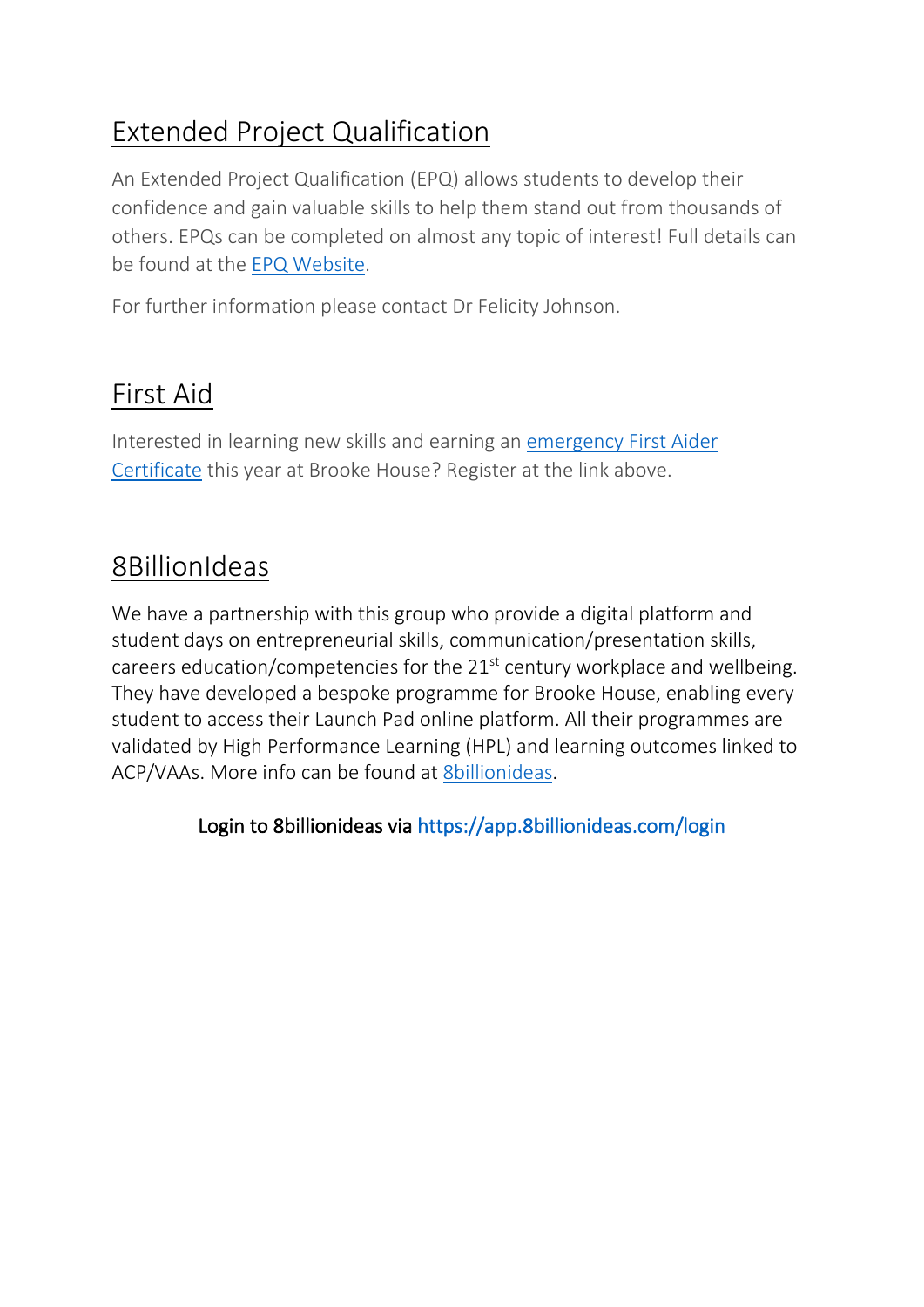#### Ways to engage with 8billionideas:

- 1. Teacher Facilitated Sessions IT Classroom
	- Year  $7 -$  Monday, period 4 (13:40-14:20)
	- Year  $8 -$ Thursday period 4 (13:40-14:20)
	- Year  $9A$  Friday period 1 (8:35-9:20)
	- Year  $9B Wednesday$  period  $1 (8:35-9:20)$
- 2. 8billionideas Days Skills + Entrepreneurship Broadcast Programme PK Building
	- Years  $10 \& 11 17$ <sup>th</sup>, 24<sup>th</sup> and 25<sup>th</sup> March
- 3. 8billionideas Days Careers & Mental Health Broadcast Programme PK Building
	- Years  $10 \& 11 19^{th}$ ,  $20^{th} \& 21^{st}$  May
- 4. Self-Access
	- Login to 8billionideas via<https://app.8billionideas.com/login>
	- You have 24/7 access to the site & live mentors, free of charge
	- Join Live Experiences As of 07.03.2022 there are Live Experiences available to join covering the following topics:
		- o Decision Making 101
		- o Future Marshmallows: Willpower & Long-Term Goals
		- o Getting Comfortable In Your Own Skin
	- Start an Online Course As of 07.03.2022 there are online course, under the headings of levelling up, starting a business and careers passports covering the following:
		- o Through The Ages: Food
		- o Through The Ages: Communication
		- o Through The Ages: Transport
		- o Get in My Brain: Study Skills
		- o Make a Prototype
		- o Turn Your Pet into a Pokémon
		- o Digital Painting: Illustrate a Character
		- o Design a T-Shirt
		- o Edit a Trailer
		- o How I Use Maths in My Job
		- o Animate a Dance